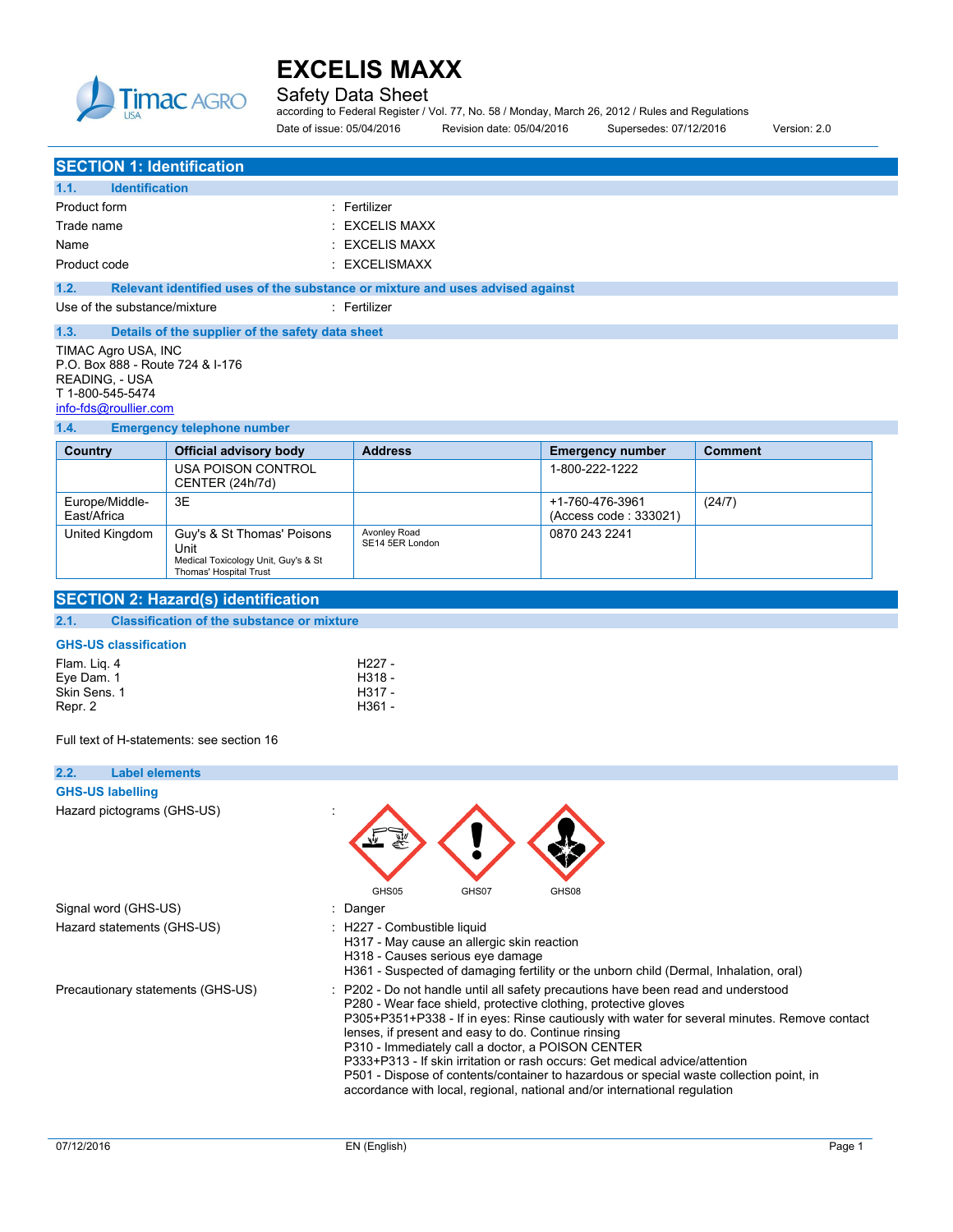## Safety Data Sheet

according to Federal Register / Vol. 77, No. 58 / Monday, March 26, 2012 / Rules and Regulations

#### **2.3. Other hazards**

### No additional information available

### **2.4. Unknown acute toxicity (GHS US)**

### Not applicable

## **SECTION 3: Composition/information on ingredients**

#### **3.1. Substance**

## Not applicable

**3.2. Mixture**

| <b>Name</b>                                                                         | <b>Product identifier</b> | $\frac{9}{6}$ | <b>GHS-US classification</b>                                                                               |
|-------------------------------------------------------------------------------------|---------------------------|---------------|------------------------------------------------------------------------------------------------------------|
| Oxygenated solvents                                                                 |                           | 67 - 75       | Flam. Lig. 4, H227                                                                                         |
| N-butylphosphorothioic triamide                                                     | (CAS No) 94317-64-3       | $12 - 25$     | Eye Dam. 1, H318<br>Skin Sens. 1, H317<br>Repr. 2, H361                                                    |
| dicyandiamide                                                                       | (CAS No) 461-58-5         | $1 - 3$       | Acute Tox. 4 (Oral), H302<br>Acute Tox. 4 (Inhalation), H332<br>Skin Irrit. 2. H315<br>Eye Irrit. 2A, H319 |
| Extractives and their physically modified derivatives. Allium<br>sativum, Liliaceae | (CAS No) 8000-78-0        | $0.4 - 0.99$  | Flam. Lig. 3, H226<br>Acute Tox. 4 (Oral), H302<br>Skin Irrit. 2. H315<br>Skin Sens. 1, H317               |

### Full text of H-statements: see section 16

|            | <b>SECTION 4: First aid measures</b>                        |                                                                                                                                                                                                                                               |
|------------|-------------------------------------------------------------|-----------------------------------------------------------------------------------------------------------------------------------------------------------------------------------------------------------------------------------------------|
| 4.1.       | <b>Description of first aid measures</b>                    |                                                                                                                                                                                                                                               |
|            | First-aid measures general                                  | : If you feel unwell, seek medical advice (show the label where possible).                                                                                                                                                                    |
|            | First-aid measures after inhalation                         | : Move to fresh air in case of accidental inhalation. Seek medical attention if ill effect develops.                                                                                                                                          |
|            | First-aid measures after skin contact                       | : After contact with skin, take off immediately all contaminated clothing, and wash immediately<br>with plenty of water and soap. Seek medical attention if ill effect or irritation develops.                                                |
|            | First-aid measures after eye contact                        | Rinse thoroughly and plentifully with water, also under the eyelids. Remove contact lenses, if<br>present and easy to do. Continue rinsing. Consult an eye specialist immediately, even if there<br>are no immediate symptoms.                |
|            | First-aid measures after ingestion                          | If swallowed, rinse mouth with water (only if the person is conscious). Go into open air and<br>ventilate suspected area. Do not induce vomiting without medical advice. Seek medical advice<br>(show the label where possible).              |
| 4.2.       | Most important symptoms and effects, both acute and delayed |                                                                                                                                                                                                                                               |
|            | Symptoms/injuries                                           | : (see section(s) : $2.1/2.3$ ).                                                                                                                                                                                                              |
| 4.3.       |                                                             | Indication of any immediate medical attention and special treatment needed                                                                                                                                                                    |
|            | Treat symptomatically.                                      |                                                                                                                                                                                                                                               |
|            | <b>SECTION 5: Firefighting measures</b>                     |                                                                                                                                                                                                                                               |
| 5.1.       | <b>Extinguishing media</b>                                  |                                                                                                                                                                                                                                               |
|            | Suitable extinguishing media                                | : water, carbon dioxide (CO2), powder and foam.                                                                                                                                                                                               |
|            | Unsuitable extinguishing media                              | : Do not use straight streams.                                                                                                                                                                                                                |
| 5.2.       | Special hazards arising from the substance or mixture       |                                                                                                                                                                                                                                               |
| Reactivity |                                                             | : No study has been carried out for the moment on this mixture. By thermal decomposition,<br>product may emit oxides of sulfur, phosphorus oxides (eq P2O5), corrosive and toxic,<br>ammonia. Nitrogen oxides. Carbon dioxide. Nitrous fumes. |
| 5.3.       | <b>Advice for firefighters</b>                              |                                                                                                                                                                                                                                               |
|            | Precautionary measures fire                                 | : Keep away from combustible material. Comply with the safety procedures.                                                                                                                                                                     |
|            | Firefighting instructions                                   | : Use water moderately and if possible collect or contain it. Prevent fire fighting water from<br>entering the environment.                                                                                                                   |
|            | Protection during firefighting                              | Do not enter fire area without proper protective equipment, including respiratory protection.<br>Self-contained breathing apparatus.                                                                                                          |
|            | Specific methods                                            | Keep away from combustible materials. Use extinguishing media appropriate for surrounding<br>fire.                                                                                                                                            |
|            | Other information                                           | : Avoid pouring fire water down the drains.                                                                                                                                                                                                   |
|            |                                                             |                                                                                                                                                                                                                                               |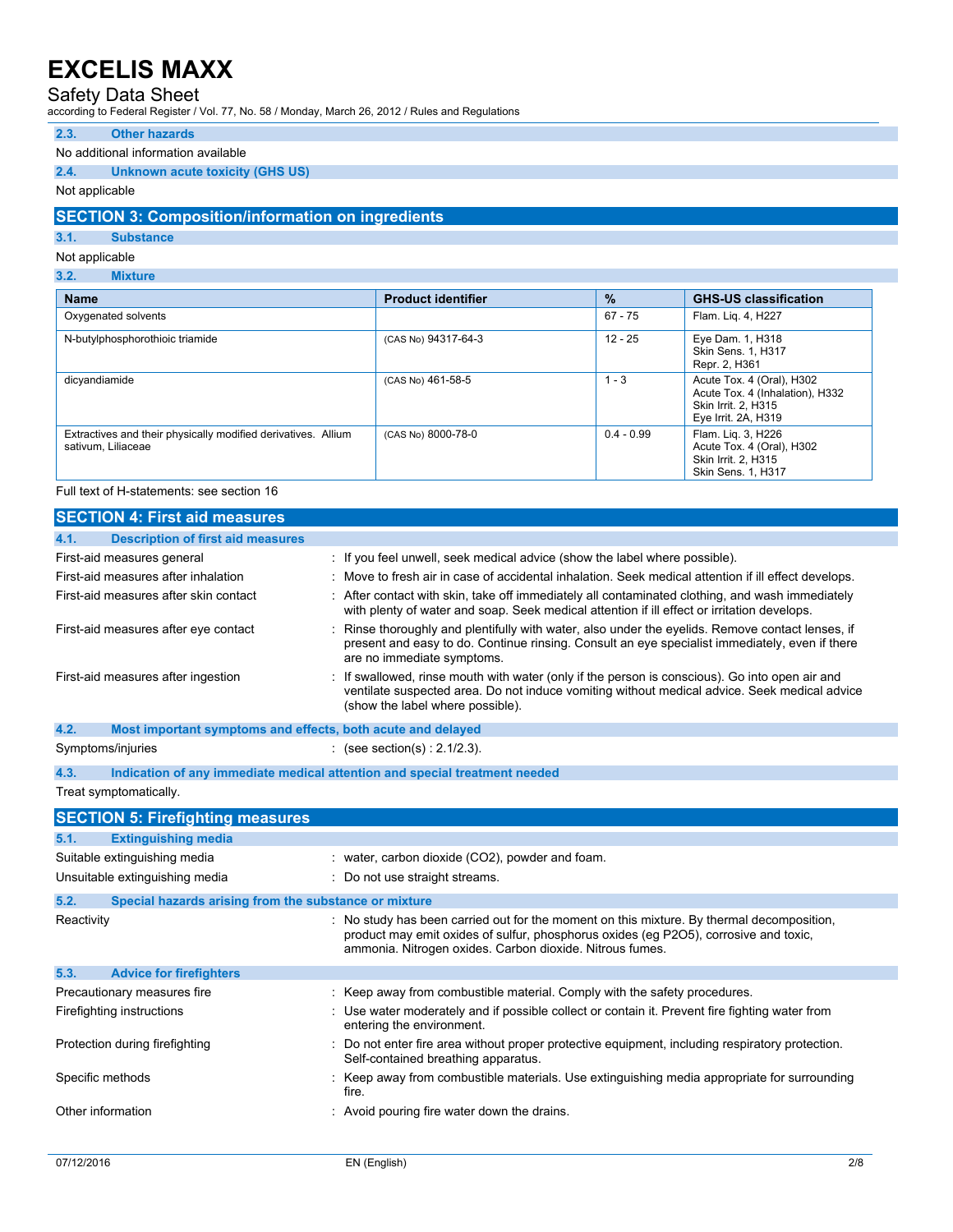## Safety Data Sheet

according to Federal Register / Vol. 77, No. 58 / Monday, March 26, 2012 / Rules and Regulations

| <b>SECTION 6: Accidental release measures</b>                                                           |                                                                                                                                                                                                                                                                                                                                                                                                                                                           |  |  |
|---------------------------------------------------------------------------------------------------------|-----------------------------------------------------------------------------------------------------------------------------------------------------------------------------------------------------------------------------------------------------------------------------------------------------------------------------------------------------------------------------------------------------------------------------------------------------------|--|--|
| Personal precautions, protective equipment and emergency procedures<br>6.1.                             |                                                                                                                                                                                                                                                                                                                                                                                                                                                           |  |  |
| General measures                                                                                        | : Ensure adequate ventilation. Eliminate every possible source of ignition. Avoid all contact with<br>skin, eyes, or clothing. Wear personal protective equipment. Wear suitable respiratory<br>equipment in case of insufficient ventilation. Keep away from combustible material.                                                                                                                                                                       |  |  |
| 6.1.1.<br>For non-emergency personnel                                                                   |                                                                                                                                                                                                                                                                                                                                                                                                                                                           |  |  |
| Protective equipment                                                                                    | : Wear suitable protective clothing. Safety glasses. Protective gloves.                                                                                                                                                                                                                                                                                                                                                                                   |  |  |
| Emergency procedures                                                                                    | : Evacuate unnecessary personnel.                                                                                                                                                                                                                                                                                                                                                                                                                         |  |  |
| 6.1.2.<br>For emergency responders                                                                      |                                                                                                                                                                                                                                                                                                                                                                                                                                                           |  |  |
| Protective equipment                                                                                    | : Equip cleanup crew with proper protection. Do not attempt to take action without suitable<br>protective equipment. Protective gloves. Wear suitable protective clothing and eye or face<br>protection. Self-contained breathing apparatus.                                                                                                                                                                                                              |  |  |
| 6.2.<br><b>Environmental precautions</b>                                                                |                                                                                                                                                                                                                                                                                                                                                                                                                                                           |  |  |
| Prevent entry to sewers and public waters. Notify authorities if liquid enters sewers or public waters. |                                                                                                                                                                                                                                                                                                                                                                                                                                                           |  |  |
| 6.3.<br>Methods and material for containment and cleaning up                                            |                                                                                                                                                                                                                                                                                                                                                                                                                                                           |  |  |
| For containment                                                                                         | : Absorb spilled material with sand or earth.                                                                                                                                                                                                                                                                                                                                                                                                             |  |  |
| Methods for cleaning up                                                                                 | Mechanically recover the product. Wash away remainder with plenty of water. Scoop absorbed<br>substance into closing containers. Do not allow into drains or water courses. Dispose of this<br>material and its container to hazardous or special waste collection point, in accordance with<br>local, regional, national and/or international regulation.                                                                                                |  |  |
| Other information                                                                                       | : Avoid formation of vapours.                                                                                                                                                                                                                                                                                                                                                                                                                             |  |  |
| 6.4.<br><b>Reference to other sections</b>                                                              |                                                                                                                                                                                                                                                                                                                                                                                                                                                           |  |  |
| SECTION 13. SECTION 8.                                                                                  |                                                                                                                                                                                                                                                                                                                                                                                                                                                           |  |  |
| <b>SECTION 7: Handling and storage</b>                                                                  |                                                                                                                                                                                                                                                                                                                                                                                                                                                           |  |  |
| 7.1.<br><b>Precautions for safe handling</b>                                                            |                                                                                                                                                                                                                                                                                                                                                                                                                                                           |  |  |
| Precautions for safe handling                                                                           | : Avoid formation of vapours. Do not get in eyes, on skin, or on clothing. Wear suitable protective<br>clothing, gloves and eye/face protection. Wear suitable respiratory equipment in case of<br>insufficient ventilation. Do not eat, drink or smoke when using this product. Do not breathe gas,<br>fumes, vapour or spray. Comply with applicable regulations. Always wash hands after handling<br>the product. Handle and open container with care. |  |  |
| Hygiene measures                                                                                        | : If on skin, take off contaminated clothing. Wash hands and other exposed areas with mild soap<br>and water before eating, drinking or smoking and when leaving work. Do not eat, drink or<br>smoke in areas where product is used. Shower after work using plenty of soap and water.                                                                                                                                                                    |  |  |
| 7.2.<br>Conditions for safe storage, including any incompatibilities                                    |                                                                                                                                                                                                                                                                                                                                                                                                                                                           |  |  |
| Technical measures                                                                                      | : Store locked up. Keep out of reach of children.                                                                                                                                                                                                                                                                                                                                                                                                         |  |  |
| Storage conditions                                                                                      | Store in dry protected location to prevent any moisture contact. Keep only in the original<br>container. Keep container closed when not in use.                                                                                                                                                                                                                                                                                                           |  |  |
| Incompatible products                                                                                   | Refer to section 10 on incompatible materials.                                                                                                                                                                                                                                                                                                                                                                                                            |  |  |
| Incompatible materials                                                                                  | combustible materials. Flammable materials.                                                                                                                                                                                                                                                                                                                                                                                                               |  |  |
| Heat and ignition sources                                                                               | Keep away from sources of ignition - No smoking.                                                                                                                                                                                                                                                                                                                                                                                                          |  |  |
| Prohibitions on mixed storage                                                                           | Keep away from food, drink and animal feeding stuffs.                                                                                                                                                                                                                                                                                                                                                                                                     |  |  |
| Storage area                                                                                            | : Keep out of frost. Store in dry, cool, well-ventilated area. Store away from heat/moisture.<br>Remove ignition sources.                                                                                                                                                                                                                                                                                                                                 |  |  |
| Special rules on packaging                                                                              | : Store in original container.                                                                                                                                                                                                                                                                                                                                                                                                                            |  |  |
| Packaging materials                                                                                     | Original packaging. plastic.                                                                                                                                                                                                                                                                                                                                                                                                                              |  |  |

## **SECTION 8: Exposure controls/personal protection**

**8.1. Control parameters**

No additional information available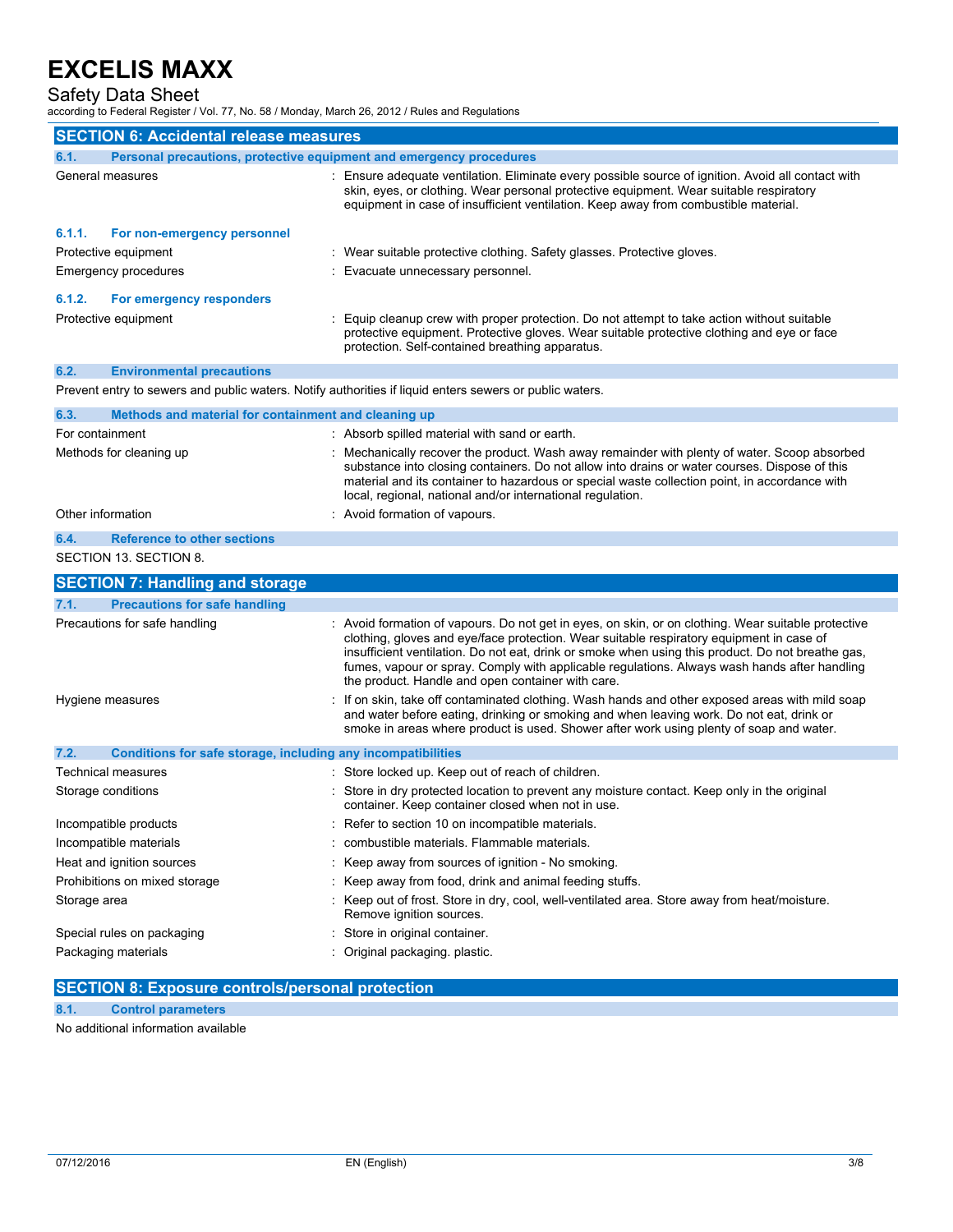## Safety Data Sheet

according to Federal Register / Vol. 77, No. 58 / Monday, March 26, 2012 / Rules and Regulations

| 8.2.           | <b>Exposure controls</b>          |                                                                                                                                                                                                      |
|----------------|-----------------------------------|------------------------------------------------------------------------------------------------------------------------------------------------------------------------------------------------------|
|                | Personal protective equipment     | : Protective clothing. Gloves. Safety glasses. Dust/aerosol mask with filter type P1.                                                                                                                |
|                |                                   |                                                                                                                                                                                                      |
|                | Materials for protective clothing | : Wear suitable protective clothing. Polyvinylchloride (PVC).                                                                                                                                        |
|                | Hand protection                   | : Wear suitable gloves. Chemical resistant PVC gloves (to European standard EN 374 or<br>equivalent).                                                                                                |
| Eye protection |                                   | : Safety glasses. (according to standard EN 166).                                                                                                                                                    |
|                | Skin and body protection          | : Rubber boots.                                                                                                                                                                                      |
|                | Respiratory protection            | : Avoid formation of vapours. In case of insufficient ventilation, wear suitable respiratory<br>equipment. Dust / anti-aerosol filter type P1 (according to standard EN 143).                        |
|                | Environmental exposure controls   | : Keep container closed when not in use. Take all necessary measures to avoid accidental<br>discharge of products into drains and waterways due to the rupture of containers or transfer<br>systems. |
|                | Other information                 | : Do not drink, eat or smoke in the workplace. If on skin, take off contaminated clothing. Wash<br>hands after working with the product.                                                             |

| <b>SECTION 9: Physical and chemical properties</b>            |                                                        |  |  |
|---------------------------------------------------------------|--------------------------------------------------------|--|--|
| Information on basic physical and chemical properties<br>9.1. |                                                        |  |  |
| Physical state                                                | $:$ Liquid                                             |  |  |
| Colour                                                        | : Yellow                                               |  |  |
| Odour                                                         | : characteristic                                       |  |  |
| Odour threshold                                               | : No data available                                    |  |  |
| рH                                                            | $: 9.2 - 9.8$                                          |  |  |
| Melting point                                                 | : $< 10 °C$                                            |  |  |
| Freezing point                                                | : $< 10 °C$                                            |  |  |
| Boiling point                                                 | : $127 - 198 °C$                                       |  |  |
| Flash point                                                   | : 90 °C                                                |  |  |
| Relative evaporation rate (butyl acetate=1)                   | : No data available                                    |  |  |
| Flammability (solid, gas)                                     | : No data available                                    |  |  |
| <b>Explosive limits</b>                                       | $: 1.1 - 10$ vol %                                     |  |  |
| <b>Explosive properties</b>                                   | : No data available.                                   |  |  |
| Oxidising properties                                          | : No data available                                    |  |  |
| Vapour pressure                                               | : Not applicable                                       |  |  |
| Relative density                                              | : No data available                                    |  |  |
| Relative vapour density at 20 °C                              | : No data available                                    |  |  |
| Density                                                       | : $1.2$ g/cm <sup>3</sup>                              |  |  |
| Solubility                                                    | Soluble in alcohols, ketones.<br>Water: partly soluble |  |  |
| Log Pow                                                       | : No data available                                    |  |  |
| Auto-ignition temperature                                     | : 360 °C                                               |  |  |
| Decomposition temperature                                     | : $> 200 °C$                                           |  |  |
| Viscosity                                                     | : No data available                                    |  |  |
| Viscosity, kinematic                                          | : No data available                                    |  |  |
| Viscosity, dynamic                                            | : No data available                                    |  |  |
| <b>Other information</b><br>9.2.                              |                                                        |  |  |
| Minimum ignition energy                                       | : No data available                                    |  |  |

# **SECTION 10: Stability and reactivity**

#### **10.1. Reactivity**

No study has been carried out for the moment on this mixture. By thermal decomposition, product may emit oxides of sulfur, phosphorus oxides (eg P2O5), corrosive and toxic, ammonia. Nitrogen oxides. Carbon dioxide. Nitrous fumes.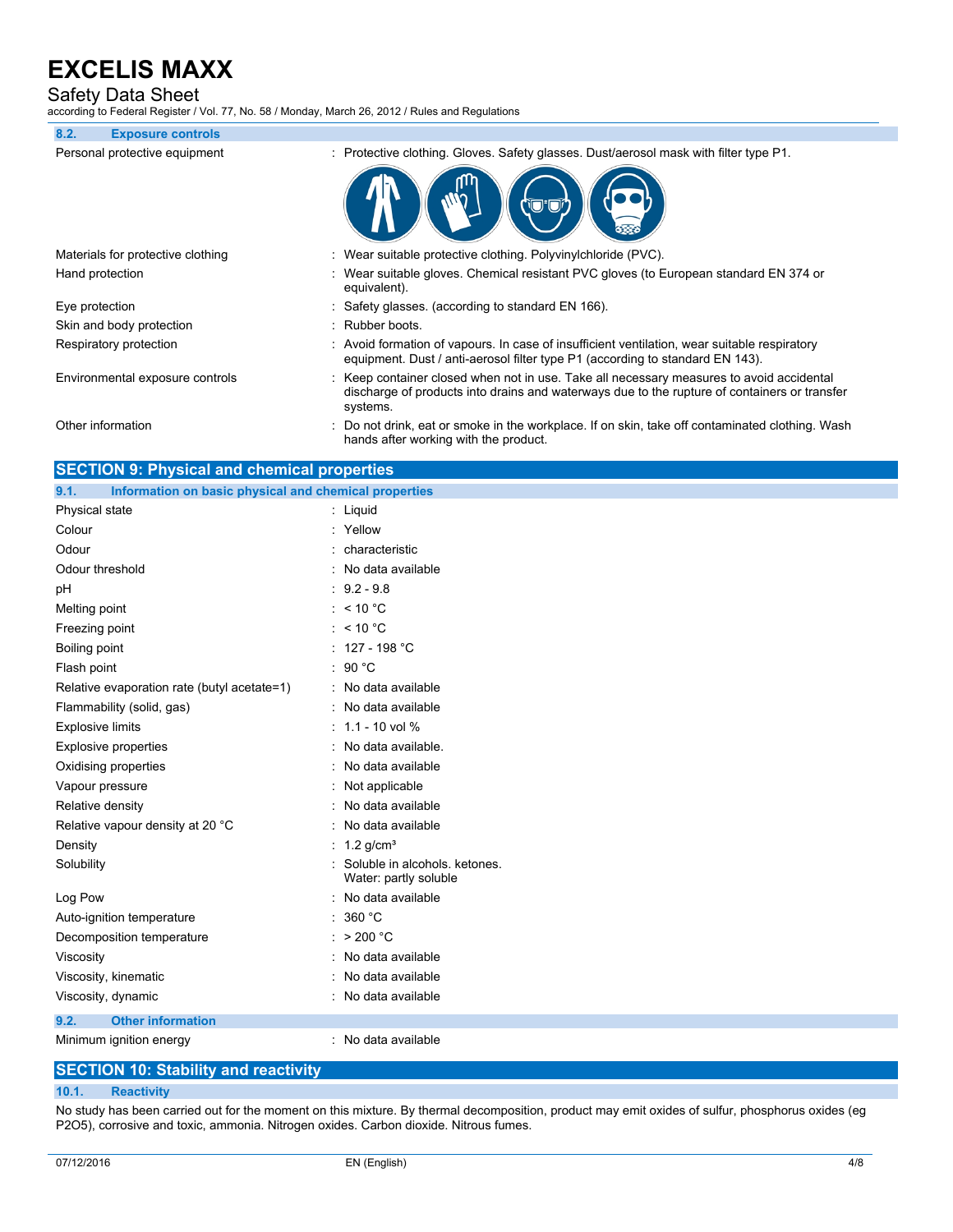## Safety Data Sheet

according to Federal Register / Vol. 77, No. 58 / Monday, March 26, 2012 / Rules and Regulations

#### **10.2. Chemical stability**

#### Stable under normal conditions of use.

### **10.3. Possibility of hazardous reactions**

No study has been carried out for the moment on this mixture.

### **10.4. Conditions to avoid**

Heat. Freezing. Moisture.

#### **10.5. Incompatible materials**

oxidizing agents (peroxides, chromates, dichromates). Flammable or combustible materials. Chlorates. alkalis. Copper and copper alloys. Nitrites. Sodium hypochlorite.

**10.6. Hazardous decomposition products**

| Sulphur dioxide. Carbon dioxide. Nitrogen oxides. Ammonia. Phosphorus oxides.                |                                                                                                                                                                                                                                                                                                                                                                                                                                                                |  |
|----------------------------------------------------------------------------------------------|----------------------------------------------------------------------------------------------------------------------------------------------------------------------------------------------------------------------------------------------------------------------------------------------------------------------------------------------------------------------------------------------------------------------------------------------------------------|--|
| <b>SECTION 11: Toxicological information</b>                                                 |                                                                                                                                                                                                                                                                                                                                                                                                                                                                |  |
| 11.1.<br>Information on toxicological effects                                                |                                                                                                                                                                                                                                                                                                                                                                                                                                                                |  |
|                                                                                              |                                                                                                                                                                                                                                                                                                                                                                                                                                                                |  |
| Acute toxicity                                                                               | : Not classified                                                                                                                                                                                                                                                                                                                                                                                                                                               |  |
|                                                                                              | (Based on available data, the classification criteria are not met)                                                                                                                                                                                                                                                                                                                                                                                             |  |
| <b>EXCELIS MAXX</b>                                                                          |                                                                                                                                                                                                                                                                                                                                                                                                                                                                |  |
| Additional information                                                                       | No experimental study on the product is available. The information given is based on our<br>knowledge of the components and the classification of the product is determined by<br>calculation                                                                                                                                                                                                                                                                  |  |
| N-butylphosphorothioic triamide (94317-64-3)                                                 |                                                                                                                                                                                                                                                                                                                                                                                                                                                                |  |
| LD50 oral rat                                                                                | 2823 mg/kg (OECD 401 method)                                                                                                                                                                                                                                                                                                                                                                                                                                   |  |
| LD50 dermal rat                                                                              | > 2000 mg/kg (OECD 402 method)                                                                                                                                                                                                                                                                                                                                                                                                                                 |  |
| ATE US (oral)                                                                                | 2823.000 mg/kg bodyweight                                                                                                                                                                                                                                                                                                                                                                                                                                      |  |
| Extractives and their physically modified derivatives. Allium sativum, Liliaceae (8000-78-0) |                                                                                                                                                                                                                                                                                                                                                                                                                                                                |  |
| ATE US (oral)                                                                                | 500.000 mg/kg bodyweight                                                                                                                                                                                                                                                                                                                                                                                                                                       |  |
| dicyandiamide (461-58-5)                                                                     |                                                                                                                                                                                                                                                                                                                                                                                                                                                                |  |
| ATE US (oral)                                                                                | 500.000 mg/kg bodyweight                                                                                                                                                                                                                                                                                                                                                                                                                                       |  |
| ATE US (gases)                                                                               | 4500.000 ppmv/4h                                                                                                                                                                                                                                                                                                                                                                                                                                               |  |
| ATE US (vapours)                                                                             | 11.000 mg/l/4h                                                                                                                                                                                                                                                                                                                                                                                                                                                 |  |
| ATE US (dust, mist)                                                                          | 1.500 mg/l/4h                                                                                                                                                                                                                                                                                                                                                                                                                                                  |  |
| Skin corrosion/irritation                                                                    | : Not classified                                                                                                                                                                                                                                                                                                                                                                                                                                               |  |
|                                                                                              | (Based on available data, the classification criteria are not met. No experimental study on the<br>product is available. The information given is based on our knowledge of the components and<br>the classification of the product is determined by calculation)                                                                                                                                                                                              |  |
|                                                                                              | pH: 9.2 - 9.8                                                                                                                                                                                                                                                                                                                                                                                                                                                  |  |
| Serious eye damage/irritation                                                                | : Causes serious eye damage.<br>(No experimental study on the product is available. The information given is based on our<br>knowledge of the components and the classification of the product is determined by calculation)                                                                                                                                                                                                                                   |  |
|                                                                                              | pH: 9.2 - 9.8                                                                                                                                                                                                                                                                                                                                                                                                                                                  |  |
| Respiratory or skin sensitisation                                                            | May cause an allergic skin reaction.                                                                                                                                                                                                                                                                                                                                                                                                                           |  |
|                                                                                              | (No experimental study on the product is available. The information given is based on our<br>knowledge of the components and the classification of the product is determined by calculation)                                                                                                                                                                                                                                                                   |  |
| Germ cell mutagenicity                                                                       | Not classified                                                                                                                                                                                                                                                                                                                                                                                                                                                 |  |
|                                                                                              | (Based on available data, the classification criteria are not met. No experimental study on the<br>product is available. The information given is based on our knowledge of the components and<br>the classification of the product is determined by calculation)No experimental study on the<br>product is available. The information given is based on our knowledge of the components and<br>the classification of the product is determined by calculation |  |
| Carcinogenicity                                                                              | : Not classified                                                                                                                                                                                                                                                                                                                                                                                                                                               |  |
|                                                                                              | (Based on available data, the classification criteria are not met. No experimental study on the<br>product is available. The information given is based on our knowledge of the components and<br>the classification of the product is determined by calculation)                                                                                                                                                                                              |  |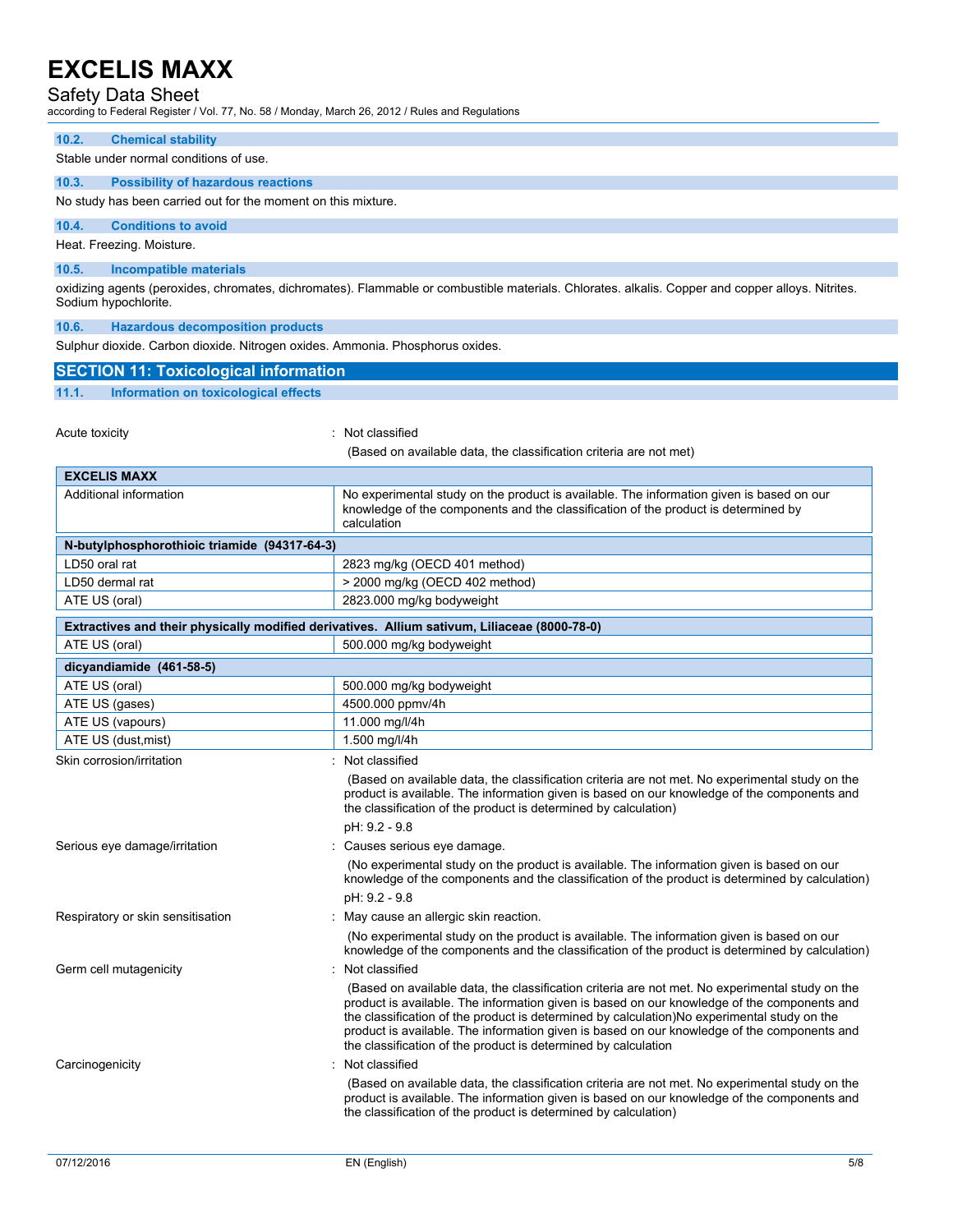## Safety Data Sheet

according to Federal Register / Vol. 77, No. 58 / Monday, March 26, 2012 / Rules and Regulations

| <b>EXCELIS MAXX</b>                                        |                                                                                                                                                                                                                                                                                                                                                                                              |  |
|------------------------------------------------------------|----------------------------------------------------------------------------------------------------------------------------------------------------------------------------------------------------------------------------------------------------------------------------------------------------------------------------------------------------------------------------------------------|--|
| IARC group                                                 | The principal components are not included in the I.A.R.C. list of carcinogenic substances.                                                                                                                                                                                                                                                                                                   |  |
| N-butylphosphorothioic triamide (94317-64-3)               |                                                                                                                                                                                                                                                                                                                                                                                              |  |
| IARC group                                                 | The principal components are not included in the I.A.R.C. list of carcinogenic substances.                                                                                                                                                                                                                                                                                                   |  |
|                                                            | Extractives and their physically modified derivatives. Allium sativum, Liliaceae (8000-78-0)                                                                                                                                                                                                                                                                                                 |  |
| IARC group                                                 | The principal components are not included in the I.A.R.C. list of carcinogenic substances.                                                                                                                                                                                                                                                                                                   |  |
| dicyandiamide (461-58-5)                                   |                                                                                                                                                                                                                                                                                                                                                                                              |  |
| <b>IARC</b> group                                          | The principal components are not included in the I.A.R.C. list of carcinogenic substances.                                                                                                                                                                                                                                                                                                   |  |
| Reproductive toxicity                                      | Suspected of damaging fertility or the unborn child (Dermal, Inhalation, oral).                                                                                                                                                                                                                                                                                                              |  |
|                                                            | (No experimental study on the product is available. The information given is based on our<br>knowledge of the components and the classification of the product is determined by<br>calculation)No experimental study on the product is available. The information given is based<br>on our knowledge of the components and the classification of the product is determined by<br>calculation |  |
| Specific target organ toxicity (single exposure)           | Not classified                                                                                                                                                                                                                                                                                                                                                                               |  |
|                                                            | (Based on available data, the classification criteria are not met)                                                                                                                                                                                                                                                                                                                           |  |
| <b>EXCELIS MAXX</b>                                        |                                                                                                                                                                                                                                                                                                                                                                                              |  |
| Additional information                                     | No experimental study on the product is available. The information given is based on our<br>knowledge of the components and the classification of the product is determined by<br>calculation                                                                                                                                                                                                |  |
| Not classified<br>Specific target organ toxicity (repeated |                                                                                                                                                                                                                                                                                                                                                                                              |  |
| exposure)                                                  | (Based on available data, the classification criteria are not met)                                                                                                                                                                                                                                                                                                                           |  |
| <b>EXCELIS MAXX</b>                                        |                                                                                                                                                                                                                                                                                                                                                                                              |  |
| Additional information                                     | No experimental study on the product is available. The information given is based on our<br>knowledge of the components and the classification of the product is determined by<br>calculation                                                                                                                                                                                                |  |
| Aspiration hazard                                          | Not classified                                                                                                                                                                                                                                                                                                                                                                               |  |
|                                                            | (Based on available data, the classification criteria are not met. No experimental study on the<br>product is available. The information given is based on our knowledge of the components and<br>the classification of the product is determined by calculation)                                                                                                                            |  |

| <b>SECTION 12: Ecological information</b> |                                                                                                                                                                                                                                          |  |  |
|-------------------------------------------|------------------------------------------------------------------------------------------------------------------------------------------------------------------------------------------------------------------------------------------|--|--|
| 12.1.<br><b>Toxicity</b>                  |                                                                                                                                                                                                                                          |  |  |
| Ecology - general                         | No study has been carried out for the moment on this mixture. Based on available data, the<br>classification criteria are not met. May cause eutrophication at very low concentration. Do not<br>allow to enter drains or water courses. |  |  |
| Ecology - water                           | Based on available data, the classification criteria are not met. May cause eutrophication at<br>very low concentration. Do not allow to enter drains or water courses.                                                                  |  |  |

| N-butylphosphorothioic triamide (94317-64-3) |                            |  |
|----------------------------------------------|----------------------------|--|
| LC50 fish า                                  | 1140 ma/l                  |  |
| EC50 Daphnia 1                               | 290 mg/l (OECD 202 method) |  |

## **12.2. Persistence and degradability**

| $\mathbf{L}$                  | <u>Felalaterice</u> and degradability                                           |  |  |
|-------------------------------|---------------------------------------------------------------------------------|--|--|
| <b>EXCELIS MAXX</b>           |                                                                                 |  |  |
| Persistence and degradability | No study has been carried out for the moment on this mixture. Small adsorption. |  |  |

## **12.3. Bioaccumulative potential**

| <b>EXCELIS MAXX</b>                                                                                                  |       |  |  |
|----------------------------------------------------------------------------------------------------------------------|-------|--|--|
| Bioaccumulative potential<br>Bioaccumulation unlikely. No study has been carried out for the moment on this mixture. |       |  |  |
| N-butylphosphorothioic triamide (94317-64-3)                                                                         |       |  |  |
| Log Kow                                                                                                              | 0.444 |  |  |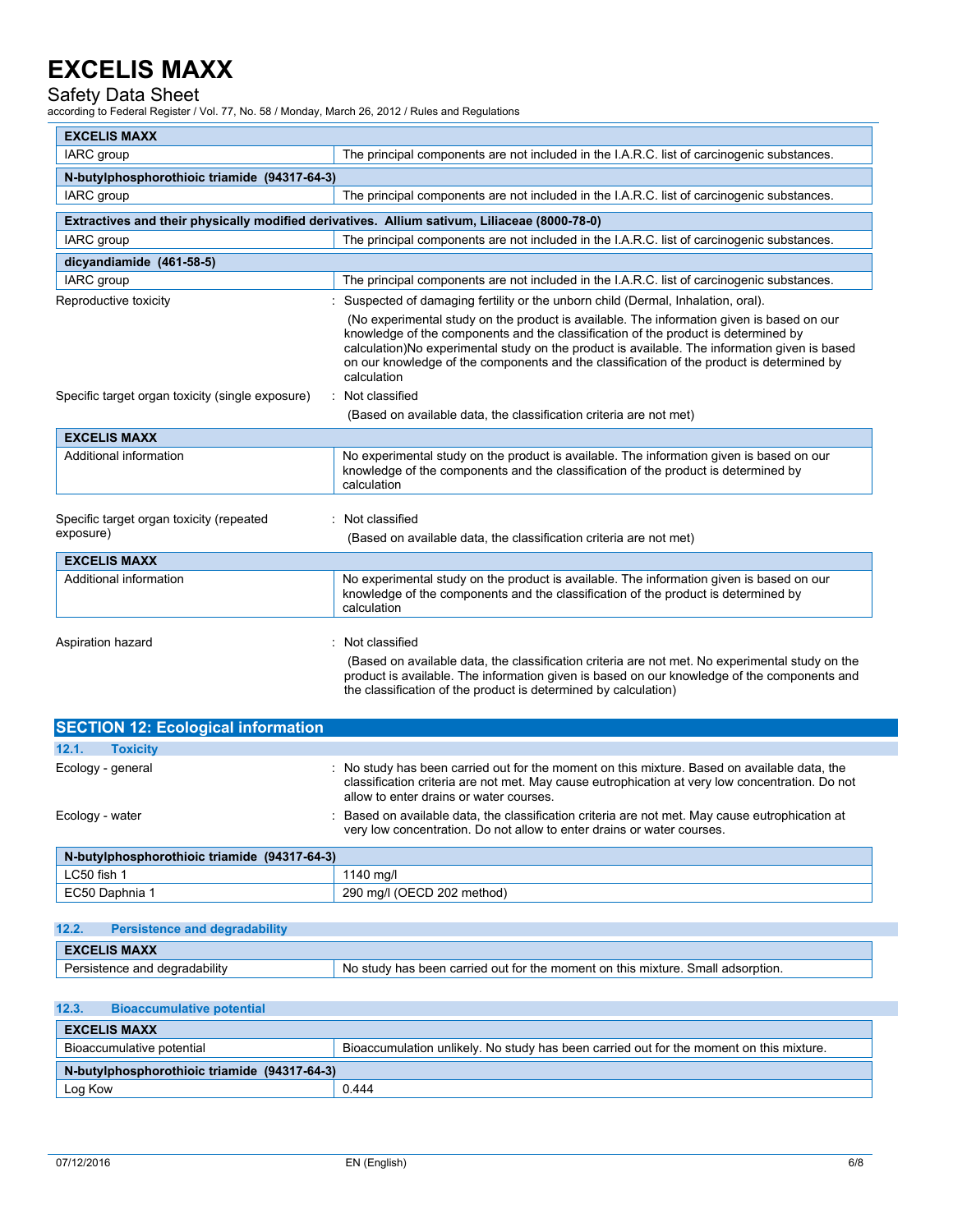# Safety Data Sheet

according to Federal Register / Vol. 77, No. 58 / Monday, March 26, 2012 / Rules and Regulations

| 12.4.<br><b>Mobility in soil</b>                    |                                                                                                                                 |                                                                                                    |
|-----------------------------------------------------|---------------------------------------------------------------------------------------------------------------------------------|----------------------------------------------------------------------------------------------------|
| <b>EXCELIS MAXX</b>                                 |                                                                                                                                 |                                                                                                    |
| Ecology - soil                                      | No study has been carried out for the moment on this mixture.                                                                   |                                                                                                    |
|                                                     |                                                                                                                                 |                                                                                                    |
| 12.5.<br><b>Other adverse effects</b>               |                                                                                                                                 |                                                                                                    |
| Other adverse effects                               | : May cause eutrophication at very low concentration.                                                                           |                                                                                                    |
| Effect on the global warming                        | : No known ecological damage caused by this product.                                                                            |                                                                                                    |
| Other information                                   |                                                                                                                                 |                                                                                                    |
|                                                     | : No study has been carried out for the moment on this mixture.                                                                 |                                                                                                    |
| <b>SECTION 13: Disposal considerations</b>          |                                                                                                                                 |                                                                                                    |
| <b>Waste treatment methods</b><br>13.1.             |                                                                                                                                 |                                                                                                    |
| Waste treatment methods                             | and its container to hazardous or special waste collection point.                                                               | : Dispose in a safe manner in accordance with local/national regulations. Dispose of this material |
| Waste disposal recommendations                      | Dispose in a safe manner in accordance with local/national regulations.                                                         |                                                                                                    |
| Additional information                              | Disposal by incineration or reuse of the material through recycling after cleansing of product<br>residues.                     |                                                                                                    |
| Ecology - waste materials                           | Do not allow to enter drains or water courses.                                                                                  |                                                                                                    |
| <b>SECTION 14: Transport information</b>            |                                                                                                                                 |                                                                                                    |
| <b>Department of Transportation (DOT)</b>           |                                                                                                                                 |                                                                                                    |
| In accordance with DOT                              |                                                                                                                                 |                                                                                                    |
| Not regulated for transport                         |                                                                                                                                 |                                                                                                    |
| <b>TDG</b>                                          |                                                                                                                                 |                                                                                                    |
| No additional information available                 |                                                                                                                                 |                                                                                                    |
| <b>Transport by sea</b>                             |                                                                                                                                 |                                                                                                    |
| Packing group (IMDG)                                | : III - substances presenting low danger                                                                                        |                                                                                                    |
|                                                     |                                                                                                                                 |                                                                                                    |
| <b>Air transport</b>                                |                                                                                                                                 |                                                                                                    |
| Packing group (IATA)                                | : III - Minor Danger                                                                                                            |                                                                                                    |
| <b>SECTION 15: Regulatory information</b>           |                                                                                                                                 |                                                                                                    |
| 15.1. US Federal regulations                        |                                                                                                                                 |                                                                                                    |
| Substances Control Act (TSCA) inventory except for: | All components of this product are listed, or excluded from listing, on the United States Environmental Protection Agency Toxic |                                                                                                    |
| Oxygenated solvents                                 | CAS No                                                                                                                          | $67 - 75%$                                                                                         |

This product or mixture does not contain a toxic chemical or chemicals in excess of the applicable de minimis concentration as specified in 40 CFR §372.38(a) subject to the reporting requirements of section 313 of Title III of the Superfund Amendments and Reauthorization Act of 1986 and 40 CFR Part 372.

**15.2. International regulations CANADA**

No additional information available

**EU-Regulations** No additional information available

**National regulations** No additional information available